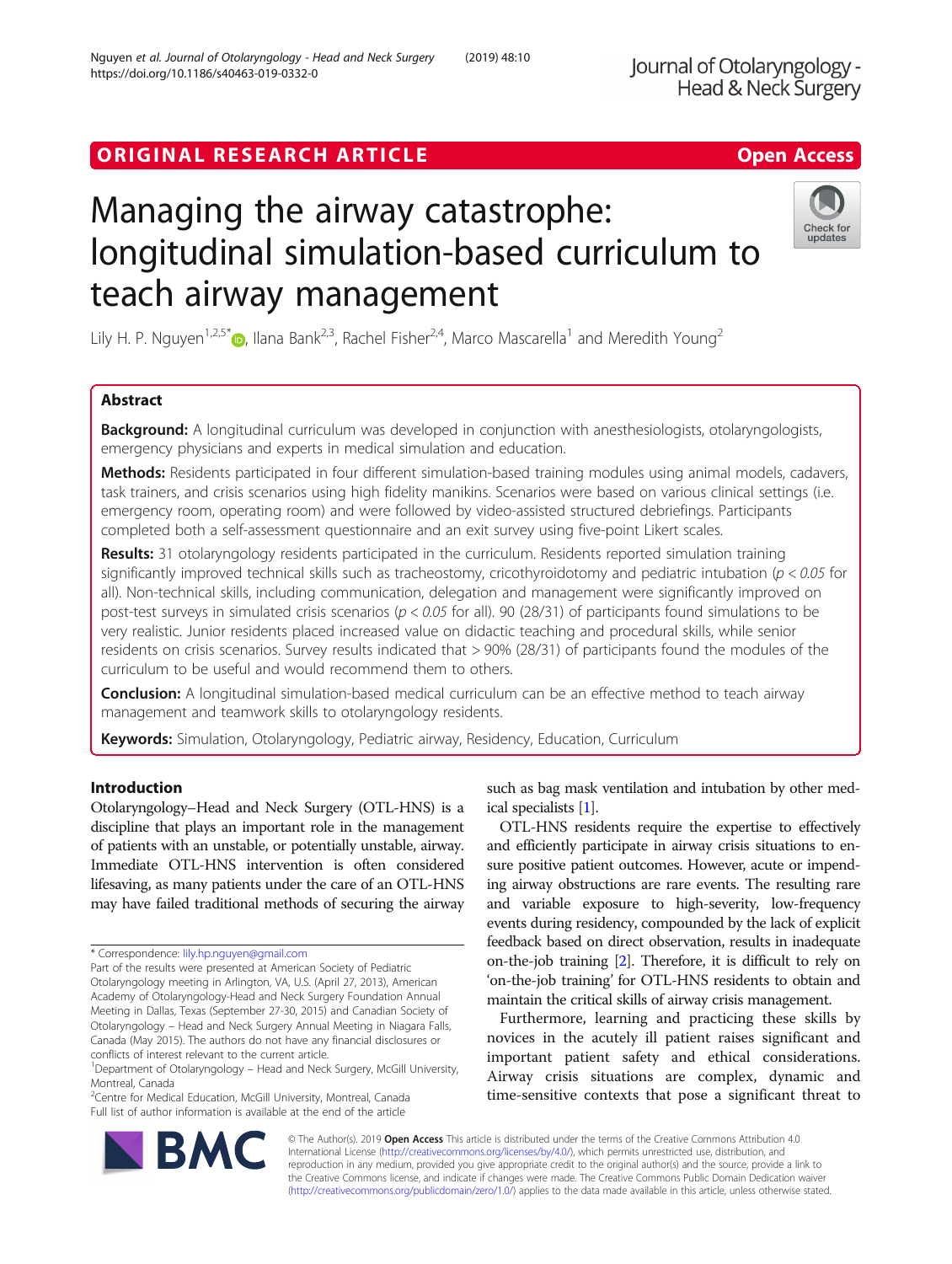patient safety, and are a major source of preventable errors [[3,](#page-8-0) [4](#page-8-0)]. In the pivotal report "To Err is Human: Building a Safer Health System", the Institute of Medicine (IOM) documented more deaths per year in the United States were attributable to preventable medical errors than to motor vehicle accidents, breast cancer or AIDS [\[5](#page-8-0)].

Benefits of simulation training have been well documented in graduate medical education. Other medical specialties, such as Pediatric Emergency Medicine, have reported curricula integrating simulation-based education opportunities into residency and fellowship training [[6,](#page-8-0) [7](#page-8-0)]. In contrast, OTL-HNS airway workshops are typically stand-alone modules  $[8-11]$  $[8-11]$  $[8-11]$  and rely less on a systematic approach to formal curriculum development. However, stand-alone modules run in contrast to best practices in simulation-based education.

Therefore, we sought to create and implement an evidence-informed longitudinal, integrated, stage-appropriate, airway-crisis curriculum for OTL-HNS residency training, based on sound educational and simulation-based educational principles. The resultant longitudinal, four-year, simulation-based curriculum is described and evaluated.

## **Methods**

We conducted a prospective pilot study examining the role of a simulation-based, airway crisis management curriculum for OTL-HNS residents. Institutional ethics board approval was granted prior to the start of the study.

## Curriculum overview

The broad educational goal of the curriculum was to provide OTL-HNS residents with opportunities to learn to effectively and efficiently manage clinically relevant airway crisis situations. A multi-staged process was undertaken for the development of the longitudinal curriculum. The summary for the longitudinal curriculum, with associated stage-appropriate learning objectives can be found in Table [1.](#page-2-0) The curriculum is composed of four different modules that span the entire OTL-HNS residency program. Descriptions of the educational foundations and development of this curriculum are presented below.

## Learning Objectives & Curriculum Development

Learning objectives outlined by the Royal College of Physicians and Surgeons of Canada for OTL-HNS residency training were reviewed to determine those objectives most suitable for simulation-based learning. With input from OTL-HNS residents, the four-year, longitudinal simulation-based curriculum was then iteratively developed and refined by content experts, including otolaryngologists, anesthesiologists, emergency physicians and experts in medical simulation and medical education.

We engaged in a building process where multiple conceptual frameworks informed the design and implementation of the educational curriculum. For example, Kern's six-step approach to curriculum development [\[12\]](#page-8-0) (problem identification, needs assessment, goals and objectives, educational strategies, implementation, evaluation and feedback) was sought to lay the groundwork. The airway curriculum was designed to be delivered in four stage-appropriate modules spanning five years, with each module having predetermined specific stage-appropriate objectives and milestones related to airway crisis management (Table [1\)](#page-2-0). Modules are given no more than 6 to 12 months apart to allow for repetition and reinforcement of learned concepts.

## Simulation-based education

Different instructional strategies were purposely selected to address different learning goals and objectives. Throughout, Issenberg's ten features of effective simulation education helped guide the educational implementation of simulation [\[13](#page-8-0)]. Certain educational elements that were integrated throughout the curriculum were: feedback, repetition, stage appropriate increases in task complexity, multiple learning strategies, clinical variation, defined outcomes, and representative of practice.

The instructional strategies varied, and the given strategy employed was aligned with the desired knowledge, skills (technical and non-technical) or attitudes to be acquired, and its accompanying complexity. For example, cognitive domains such as basic physiology and airway techniques were addressed by the circulation and required review of two relevant review articles, identified as mandatory pre-reading, to all trainees two weeks prior to the training sessions, and by a 30- to 60-min didactic lecture given by faculty at the start of each module.

For more psychomotor domains, experiential learning using simulation was commonly adopted throughout the curriculum. Technical skills training relied on skill-based stations with the following format: demonstration by content experts, supervised hands-on practice with task trainers and/or cadaveric animal models, followed by immediate individualized feedback from faculty members.

## Scenario development and debriefing

Simulated scenarios focused on crisis resource management (CRM) skills, and interprofessional / interdisciplinary team training. Scenario design and debriefing sessions were based on Salas' concepts underlying successful teamwork; highlighting key competencies of team leadership, mutual performance monitoring, backup behavior, adaptability, team orientation, shared mental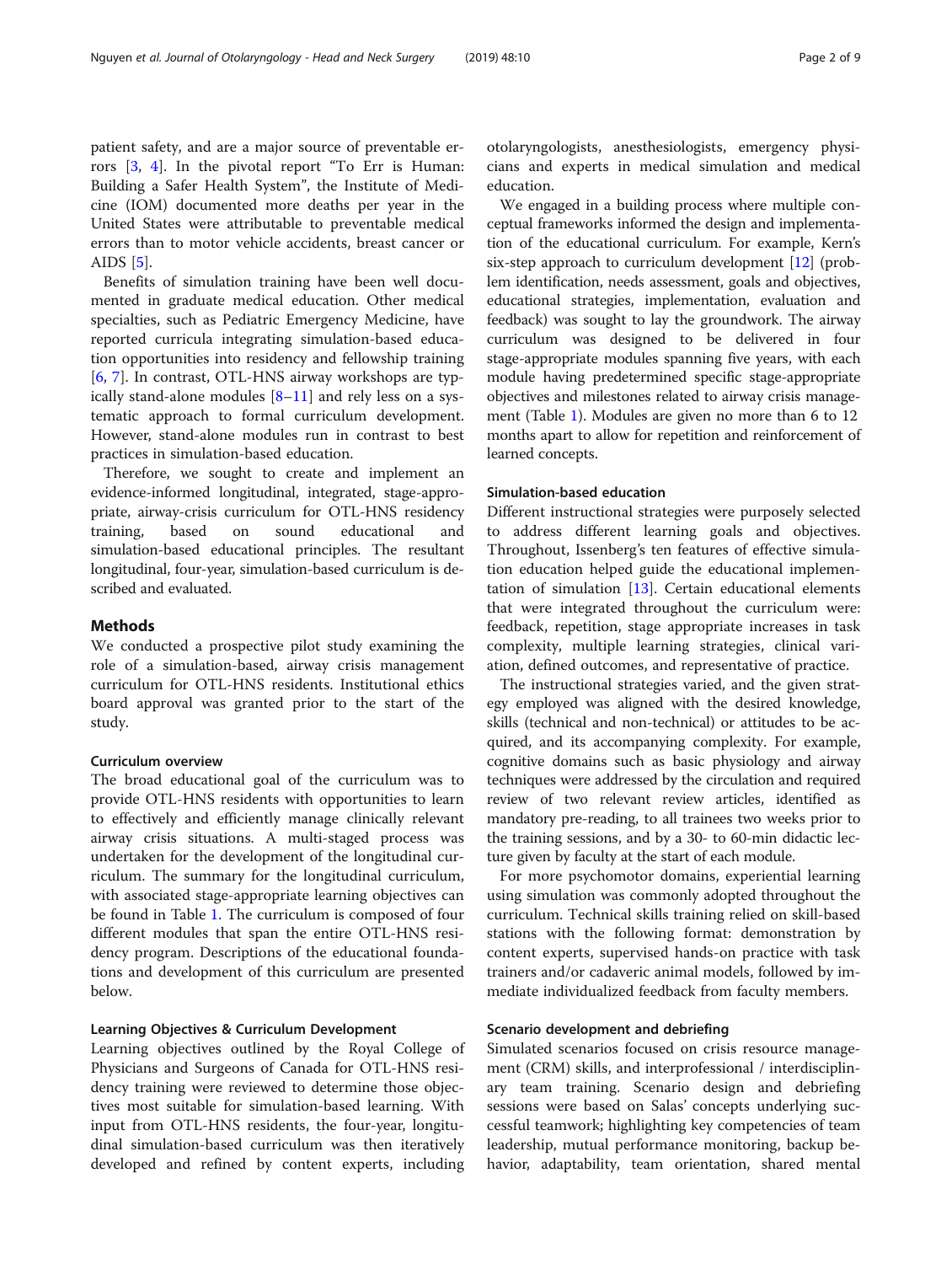| Page 3 of 9 |  |  |
|-------------|--|--|
|             |  |  |

| Module                                                                                                                                                                                                                                                                           | Target Learners                                                                                                                                                                                                              | - 1 -<br>Learning Goals and<br>Objectives                                                                                                                                      | Instructional Strategies                                                                                                                                       | <b>Educational Features</b>                                                                                                                                                                          | Format / Dates                                                                                                     |
|----------------------------------------------------------------------------------------------------------------------------------------------------------------------------------------------------------------------------------------------------------------------------------|------------------------------------------------------------------------------------------------------------------------------------------------------------------------------------------------------------------------------|--------------------------------------------------------------------------------------------------------------------------------------------------------------------------------|----------------------------------------------------------------------------------------------------------------------------------------------------------------|------------------------------------------------------------------------------------------------------------------------------------------------------------------------------------------------------|--------------------------------------------------------------------------------------------------------------------|
| PGY level:<br>(1) Airway<br><b>Basics</b><br>$\bullet$ 1<br>Disciplines:<br>$\bullet$ OTL-HNS<br>$\bullet$ All<br>residents in<br>Surgical<br>Foundations<br>(i.e. Plastics)<br>$\bullet$ Family<br>Med<br>• Internal<br>Med<br>• Emergency<br>Medicine<br>Oromaxillo-<br>facial | Knowledge:<br>Basic Approach to<br>Airway Management                                                                                                                                                                         | 30-min lecture                                                                                                                                                                 | Focus on acquiring knowledge and<br>proficiency in technical skills. Clinical<br>management on basic airway scenarios.<br>Participants from multiple residency | Format:<br>Two half-days<br>Development /<br>Implementation<br>2008-present<br>Data Collection<br>2009-present                                                                                       |                                                                                                                    |
|                                                                                                                                                                                                                                                                                  | Procedural Skills:<br>$\bullet$ Bag-Mask<br>Ventilation<br>• Endotracheal<br>Intubation<br>• Alternative Airway<br>Devices<br>• Basics of<br>Tracheostomies and<br>Trach Care<br>• Basics of<br>Emergency Surgical<br>Airway | Hands-on Practice with<br>Task Trainers (30 min<br>each station)                                                                                                               | programs work in parallel to each other,<br>with only limited interaction.                                                                                     |                                                                                                                                                                                                      |                                                                                                                    |
|                                                                                                                                                                                                                                                                                  |                                                                                                                                                                                                                              | Clinical Management:<br>• Anaphylactic shock<br>and airway edema<br>requiring<br>resuscitation<br>• Esophageal<br>intubation with<br>resulting hypoxemia                       | Simulation Scenarios<br>with High-fidelity Man-<br>ikins and Group<br>Debriefing                                                                               |                                                                                                                                                                                                      |                                                                                                                    |
| (2) Advanced<br>PGY level:<br>• 2, 3<br>Airway<br>Disciplines:<br>$\bullet$ OTL-HNS<br>• Anesthesia<br>• Emergency<br>Medicine<br>• General<br>Surgery<br>$\bullet$ Sports<br>Medicine                                                                                           | Knowledge:<br>· Management of<br>the Difficult Airway                                                                                                                                                                        | 30-min lecture                                                                                                                                                                 | Focus on knowledge and skills acquisition<br>and applicability to clinical situations.<br>Introduction of clinical management of                               | Format:<br>One full day<br>Development /                                                                                                                                                             |                                                                                                                    |
|                                                                                                                                                                                                                                                                                  |                                                                                                                                                                                                                              | Procedural Skills:<br>• Advanced<br>Alternative Airway<br>Devices<br>• Basics of Flexible<br>Bronchoscopy<br>• Video-Assisted<br>Intubation<br>$\bullet$ Rigid<br>Bronchoscopy | Hands-on Practice with<br>Task Trainers (45 min/<br>station)                                                                                                   | more difficult airway scenarios.<br>Residents from multiple programs begin to<br>interact during the simulation scenarios.                                                                           | Implementation<br>2010, 2011,<br>2016, 2017<br>Data Collection<br>2010-2011                                        |
|                                                                                                                                                                                                                                                                                  |                                                                                                                                                                                                                              | Procedural Skills:<br>• Controlled Open<br>Tracheostomy<br>• Advanced<br>Emergency Surgical<br>Airway                                                                          | Hands-on Practice with<br>Animal Models<br>(45 min/station)                                                                                                    |                                                                                                                                                                                                      |                                                                                                                    |
|                                                                                                                                                                                                                                                                                  |                                                                                                                                                                                                                              | Clinical Management:<br>• Polytrauma<br>requiring<br>resuscitation<br>· Poor oxygenation<br>post-intubation:<br>Mainstem intubation<br>vs. pneumothorax                        | Simulation Scenarios<br>with High-fidelity Man-<br>ikins and Group<br>Debriefing                                                                               |                                                                                                                                                                                                      |                                                                                                                    |
| (3) Advanced<br>Pediatric                                                                                                                                                                                                                                                        | PGY level:<br>$\cdot$ 3, 4<br>Disciplines:<br>$\cdot$ OTL-HNS                                                                                                                                                                | Knowledge:<br>• Crisis Resource<br>Management<br>• Techniques of<br>Open Airway Surgery                                                                                        | 30-min lecture<br>10-min lectures                                                                                                                              | Emphasis on clinical management of<br>difficult airway cases and on acquisition of<br>CRM skills. Application of technical skills into<br>scenarios with a team leader (within own<br>OTL-HNS silo). | Format:<br>Two full days<br>Development /<br>Implementation<br>2013-present<br>Data Collection<br>2013, 2015, 2018 |
|                                                                                                                                                                                                                                                                                  |                                                                                                                                                                                                                              | Procedural Skills<br>$\bullet$ Rigid<br>Bronchoscopy with<br>Foreign Body<br>Removal<br>• Flexible<br>Bronchoscopy with                                                        | Hands-on Practice with<br>Task Trainers (45 min/<br>station)                                                                                                   | CRM simulations begin with 4 subacute<br>airway cases followed by 4 more acute<br>cases.<br>Roles of allied health professionals and<br>other non-OTL physicians are scripted.                       |                                                                                                                    |

## <span id="page-2-0"></span>Table 1 Curriculum Outline: Lectures, procedural skills stations and simulation scenarios for each module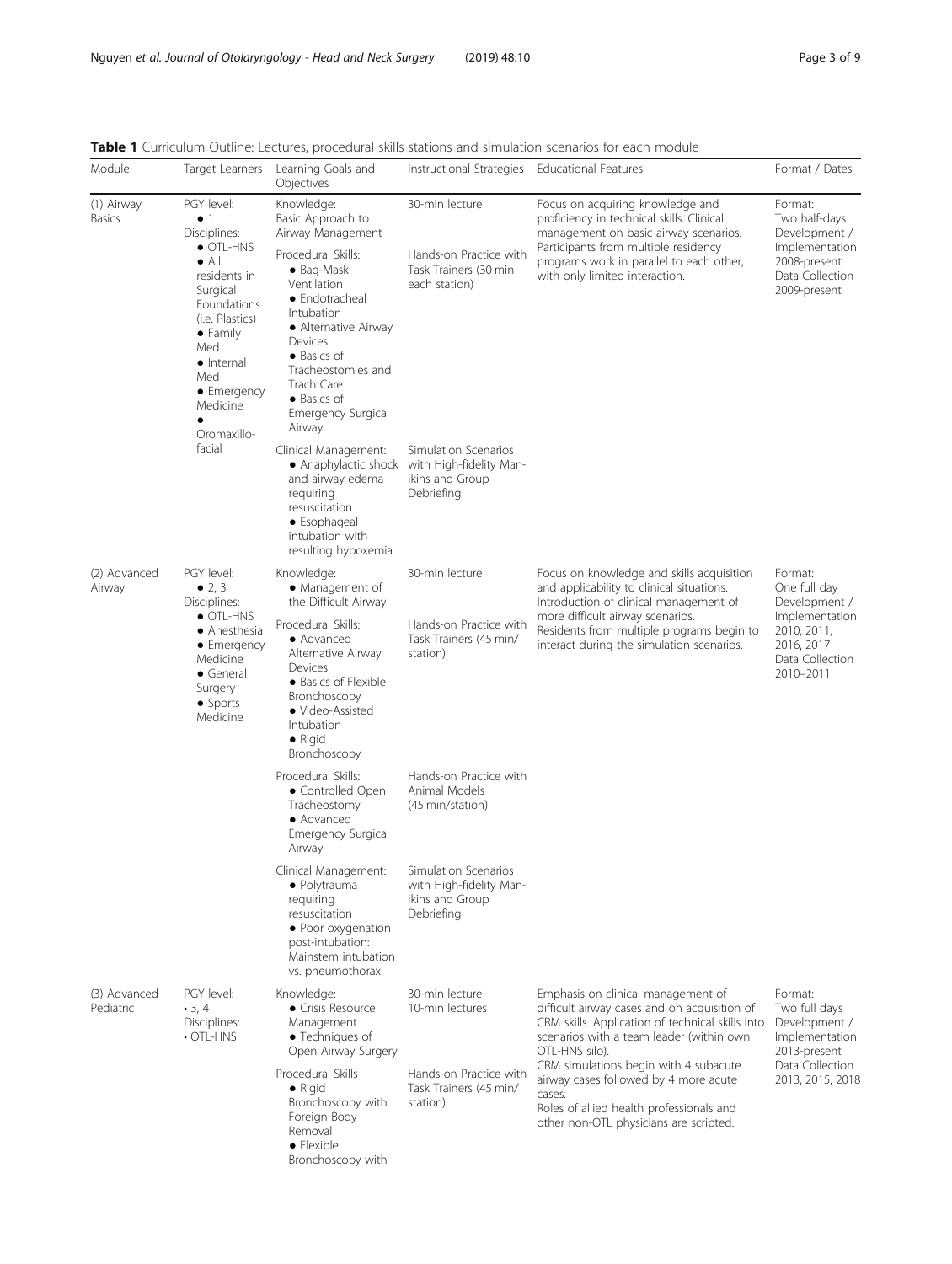| Module                                                           | Target Learners                                                                                                                                                            | 7. L<br>Learning Goals and<br>Objectives                                                                                                                                                                                                                                                                                                                                                                                                                                                                                                                                                                      | Instructional Strategies Educational Features                                                           |                                                                                                                                                                                                                       | Format / Dates                                                                                                                 |
|------------------------------------------------------------------|----------------------------------------------------------------------------------------------------------------------------------------------------------------------------|---------------------------------------------------------------------------------------------------------------------------------------------------------------------------------------------------------------------------------------------------------------------------------------------------------------------------------------------------------------------------------------------------------------------------------------------------------------------------------------------------------------------------------------------------------------------------------------------------------------|---------------------------------------------------------------------------------------------------------|-----------------------------------------------------------------------------------------------------------------------------------------------------------------------------------------------------------------------|--------------------------------------------------------------------------------------------------------------------------------|
|                                                                  |                                                                                                                                                                            | Foreign Body<br>Removal<br>Procedural Skills<br>Laryngotracheoplasty<br>• Harvesting and<br>shaping of rib grafts<br>• Cricotracheal<br>resection<br>• Slide tracheoplasty                                                                                                                                                                                                                                                                                                                                                                                                                                    | Hands-on Practice with<br>Animal Models (45<br>min/station)                                             |                                                                                                                                                                                                                       |                                                                                                                                |
|                                                                  |                                                                                                                                                                            | Clinical Management<br>and CRM skills<br>• Intraoperative<br>management of<br>laryngeal<br>Papillomatosis<br>• Progressive<br>Laryngeal Fracture<br>• Progressive<br>Subglottic Stenosis<br>· Mainstem Foreign<br><b>Body Aspiration</b><br>• Massive<br>Tracheoinnominate<br>Fistula<br>• Airway Fire from<br>$CO2$ laser use<br>• Complete airway<br>bbstruction from<br>tracheal foreign<br>body aspiration<br>• Acute obstruction<br>and Ludwig's Angina                                                                                                                                                  | 8 Simulation Scenarios<br>with High-fidelity Man-<br>ikins, and Group<br>Debriefing                     |                                                                                                                                                                                                                       |                                                                                                                                |
| (4) Interdisci-<br>plinary and<br>Interprofessional Disciplines: | PGY level:<br>• 4, 5<br>$\bullet$ OTL-HNS<br>• Anesthesia<br>• Pediatric<br>Emergency<br>Medicine<br>• Pediatric<br>Intensive<br>Care<br>$\bullet$ Nursing<br>$\bullet$ RT | Knowledge:<br>• Unique issues<br>related to<br>Interprofessional and<br>Interspecialty Team<br>Training<br>Clinical Management<br>and CRM Skills<br>• Trisomy 21 child<br>with croup and<br>possible C-spine<br>instability<br>· Unanticipated<br>difficult airway in a<br>seizing, obese child<br>• Sports-related<br>trauma with laryn-<br>geal fracture and<br>head injury<br>• Excessive bleed<br>from tracheostomy<br>tube<br>• Difficult<br>intraoperative<br>removal of aspirated<br>foreign body<br>• Massive post-<br>tonsillectomy<br>hemorrhage<br>• Anaphylaxis from<br>intravenous<br>antibiotic | 30 min lecture<br>12-16 Simulation<br>Scenarios with High-<br>fidelity Manikins and<br>Group Debriefing | High stress scenarios with increased case<br>complexity.<br>Full interprofessional and interdisciplinary<br>team with improvisations.<br>Shared decision making, adaptive leadership<br>across different disciplines. | Format:<br>Two to three<br>half days<br>Development /<br>Implementation<br>2012-present<br>Data Collection<br>2012, 2015, 2018 |

## Table 1 Curriculum Outline: Lectures, procedural skills stations and simulation scenarios for each module (Continued)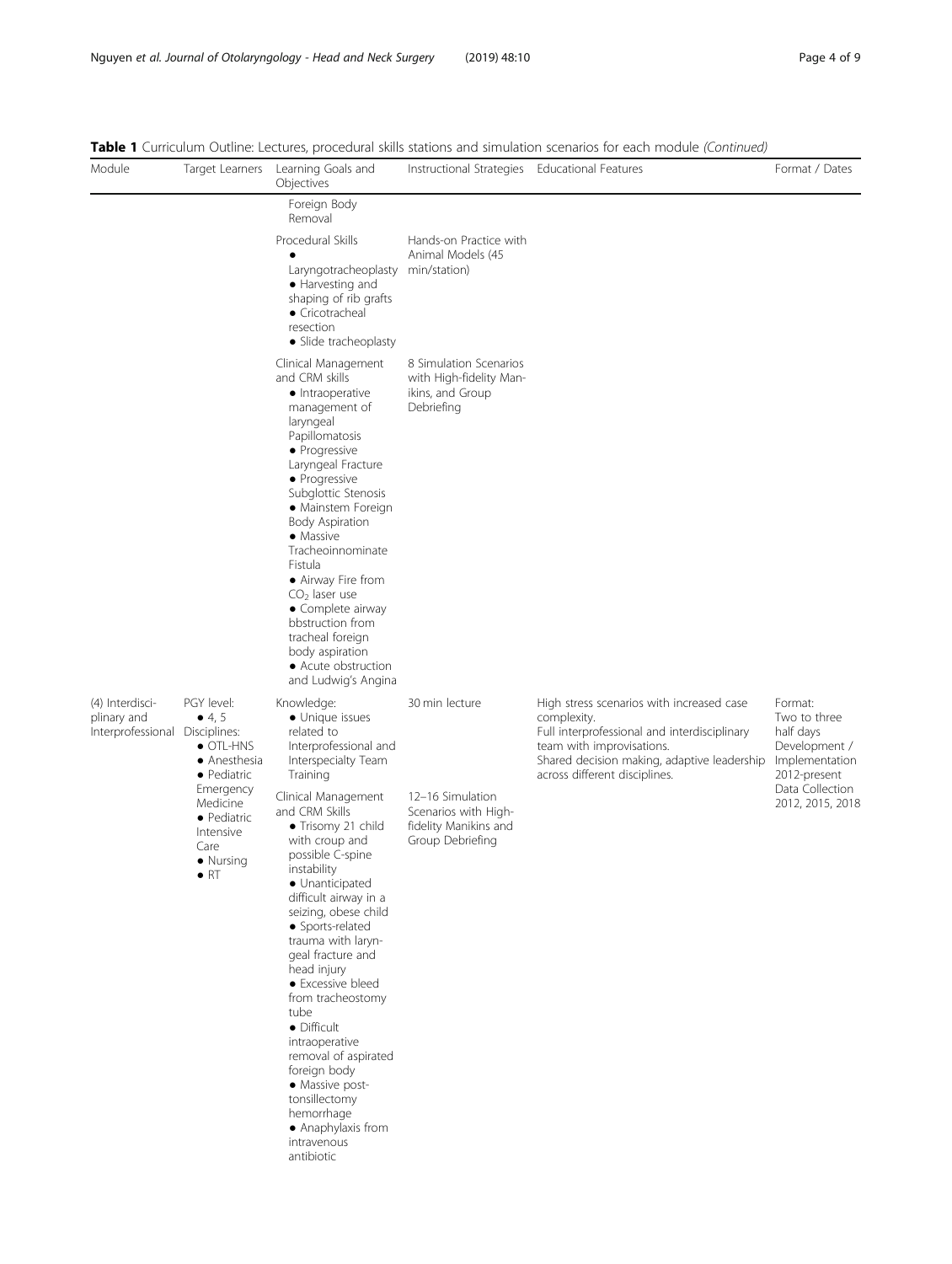Table 1 Curriculum Outline: Lectures, procedural skills stations and simulation scenarios for each module (Continued)

| Module | Target Learners | Learning Goals and<br>Objectives                                                                                                                                                                         | Instructional Strategies Educational Features | Format / Dates |
|--------|-----------------|----------------------------------------------------------------------------------------------------------------------------------------------------------------------------------------------------------|-----------------------------------------------|----------------|
|        |                 | administration<br>• Airway fire from<br>laser<br>supraglottoplasty<br>• Acute airway<br>obstruction from<br>postoperative neck<br>hematoma<br>• MVA polytrauma<br>including mandibular<br>midface trauma |                                               |                |

ER emergency medicine, ICU intensive care unit, MVA motor vehicle accident, OTL otolaryngology, PGY post graduate year

models, mutual trust and closed-loop communication [[14\]](#page-8-0). In addition, the core concepts provided by D'Amour et al. in their sentinel review on interprofessional collaboration (fundamental concepts of sharing, partnership, power, interdependency and process) were added to the advanced modules dealing with complex management airway crisis [\[15](#page-8-0)].

Residents both participated in and observed simulated scenarios on high-fidelity mannequins. Each scenario lasted 10 to 12 min, and took place in different yet clinically relevant environments such as the operating room, emergency room and post-anesthetic care unit. Scenarios were designed to incorporate specific cognitive, affective and psychomotor objectives being developed in conjunction with simulation and content experts, and underwent simulator programming, piloting, revision and modification to ensure realism and quality.

Each scenario was followed by a 20-min structured debriefing session where trainees were encouraged to reflect on their reasoning, decision-making, and actions. Instructors could identify and playback brief video clips of critical moments during the scenario for further in-depth discussion.

## Study setting and participants

All courses took place either at McGill University's Arnold and Blema Steinberg Medical Simulation Centre, the Montreal Children's Hospital, both in Montreal, Quebec, Canada or at Western University's London Health Science Centre in London, Ontario, Canada. No formal exclusion criteria were used in order to maximize resident availability, and participants represent a cohort convenience sample. All participants were excused from clinical duties to attend the course, and refusing to participate in the evaluation of the curriculum did not preclude participation in the airway curriculum. Ethics approval was obtained from McGill University.

### Survey

After each module, participants completed self-assessment questionnaire on their self-perceived improvement in knowledge, technical and non-technical CRM skills gained. Individual and team CRM skills inluded in the self-assessment are listed in Table [2.](#page-5-0) Residents also completed an exit survey addressing perceived usefulness of the program and an overall program evaluation. The exit survey included several open-ended questions eliciting feedback regarding strengths and weaknesses of the courses in order to facilitate continued educational quality improvement. All questions were based on a 5-point Likert scale (where  $1 =$  "strongly disagree" or "poor", and  $5 =$  "strongly agree" or "expert" depending on the question). Pre and post survey results were compared using the independent student t-test. Descriptive statistics were used to analyze the quantitative portion of the survey, while content analysis was applied to qualitative responses.

## **Results**

#### Curriculum

For a full description of the modules, content, target participants, educational objectives and instructional modalities, please refer to Table [1.](#page-2-0) Modules 1 and 2 focus on knowledge acquisition and technical skills proficiency, and introduce learners to less complex airway simulation scenarios. Here, the OTL-HNS residents learn alongside residents from other disciplines with limited team interaction. Instead all participants are exposed to the same educational material as equal, but relatively non-interactive learners. Data from a subset of Module 2 has been presented in a study by our group  $[16]$  $[16]$ .

The more advanced Module 3, while reinforcing advanced technical skills, largely concentrates on the introduction of basic concepts of the non-technical skills of crisis resource management (CRM), such as leadership and followership in teams. In this module, nurses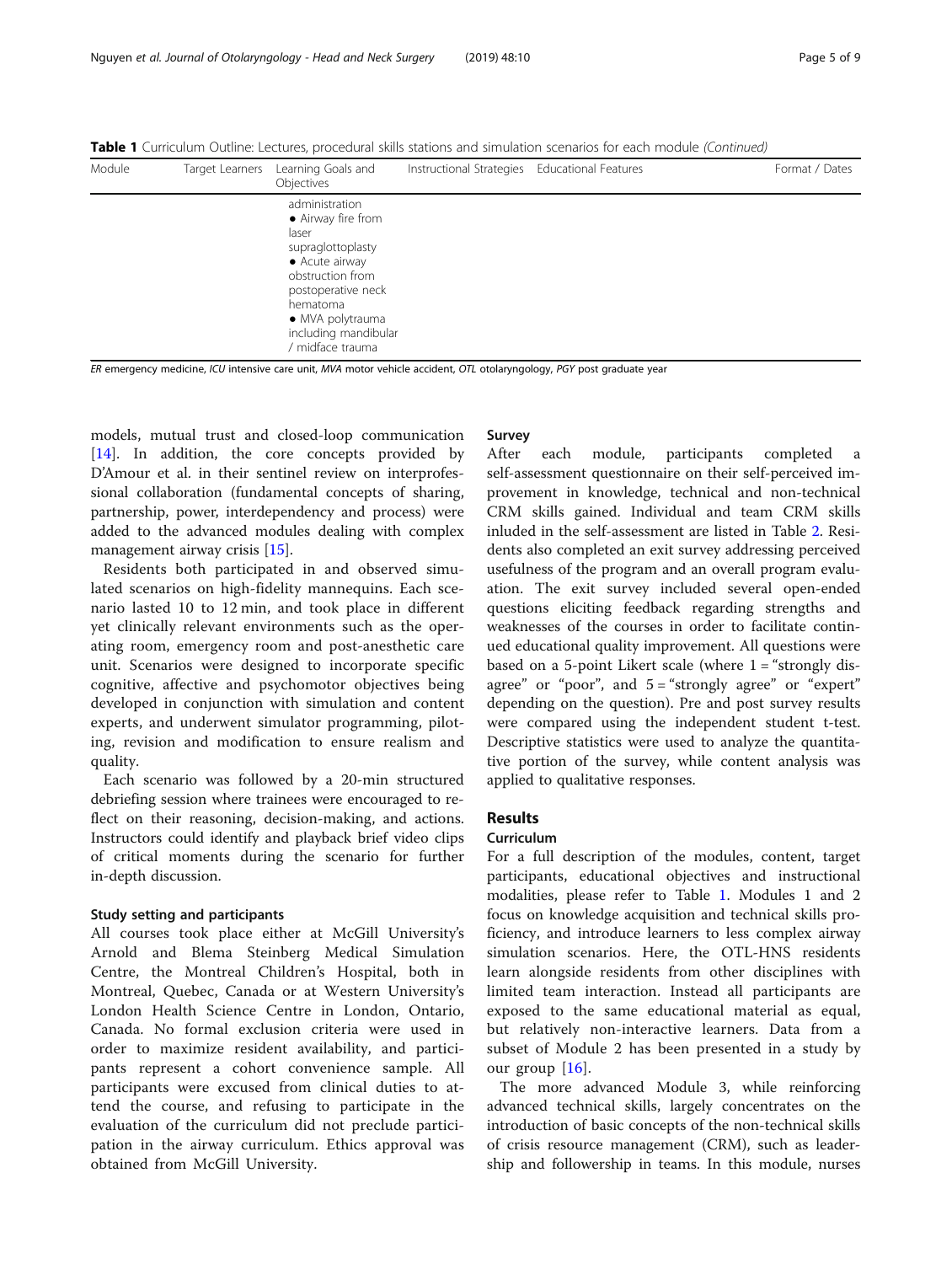| Individual CRM Skills | 1) Identify and formulate a plan for an airway crisis<br>2) Effective leader in an airway crisis<br>3) Ensure effective communication<br>4) Delegate tasks<br>5) Use all available resources<br>6) Maintain a global perspective (avoid fixation errors)<br>7) Airway knowledge<br>8) Technical skills<br>9) Recognition of own limitations |
|-----------------------|---------------------------------------------------------------------------------------------------------------------------------------------------------------------------------------------------------------------------------------------------------------------------------------------------------------------------------------------|
| Team CRM Skills       | 1) Identify issues in a crisis situation that could be better handled by others (call for help)<br>2) Develop a common plan to manage an airway crisis<br>3) Collaborate with others to anticipate and plan for issues in a crisis.                                                                                                         |

<span id="page-5-0"></span>Table 2 Individual and team CRM skills assessed

Adapted from Stanford Medicine Emergency Manual for crisis resource management key skills [[31\]](#page-8-0)

and respiratory therapists provide assistance by acting as confederates and playing their respective scripted roles in the interprofessional team in order to increase the complexity and realism of the simulated scenarios. Thus, the OTL-HNS residents apply their technical skills in more advanced, acute team situations. Data from a subset of this module has been presented elsewhere by members of our group [\[17](#page-8-0)].

Module 4 incorporates and consolidates all aspects into an interprofessional and interdisciplinary setting to best reflect clinical reality. Senior residents and fellows from Emergency Medicine and Anesthesia residency programs fully participate in these simulations, many of whom are in-situ (occurring in the actual clinical environment, and not at the simulation lab). Thus, through exposure of 16 different complex airway scenarios within this module, the OTL-HNS residents learn complex skills such as shared-decision making, and are introduced to the role of systems-based issues in patient safety.

### Survey

In total, 31 OTL-HNS residents have participated in the curriculum, with various modules being implemented since 2008. When taking into account residents from other programs, Modules 1, 2, 3 and 4 had a total of 480, 48, 31 and 125 participants, respectively. Of note, due to the complexity of the curriculum, module implementation occurred non-sequentially, and data collection did not occur every year. Figure 1 summarizes the overall satisfaction of participants across the modules. More than 90% (28/31) of participants found the modules were useful and would recommend the course to others.

For Modules 1 and 2, residents reported that simulation training significantly improved their level of knowledge and technical skills prior to and after undergoing simulation for tracheostomy, cricothyroidotomy and pediatric intubation (Fig. [2\)](#page-6-0).

An overall significant self-reported increase in non-technical CRM skills in Modules 3 and 4 was reported when comparing pre and post course surveys (mean increase of pre and post course Likert score of 0.7  $(\pm 0.05 \text{ SE})$ , Fig. [3\)](#page-6-0). CRM simulations were rated as very realistic according to participants (mean of 4.3 on 5; Likert scale of 1 (poor) to 5 (excellent)). 84% of participants reported that they felt that the simulation modules should be a mandatory part of their residency training. Junior residents placed increased value on didactic teaching and procedural skills, while more senior residents placed more value on the educational components centered on CRM skill development.

## **Discussion**

Nationwide surveys in the United Kingdom (UK) and Canada have explored the perceived level of competency

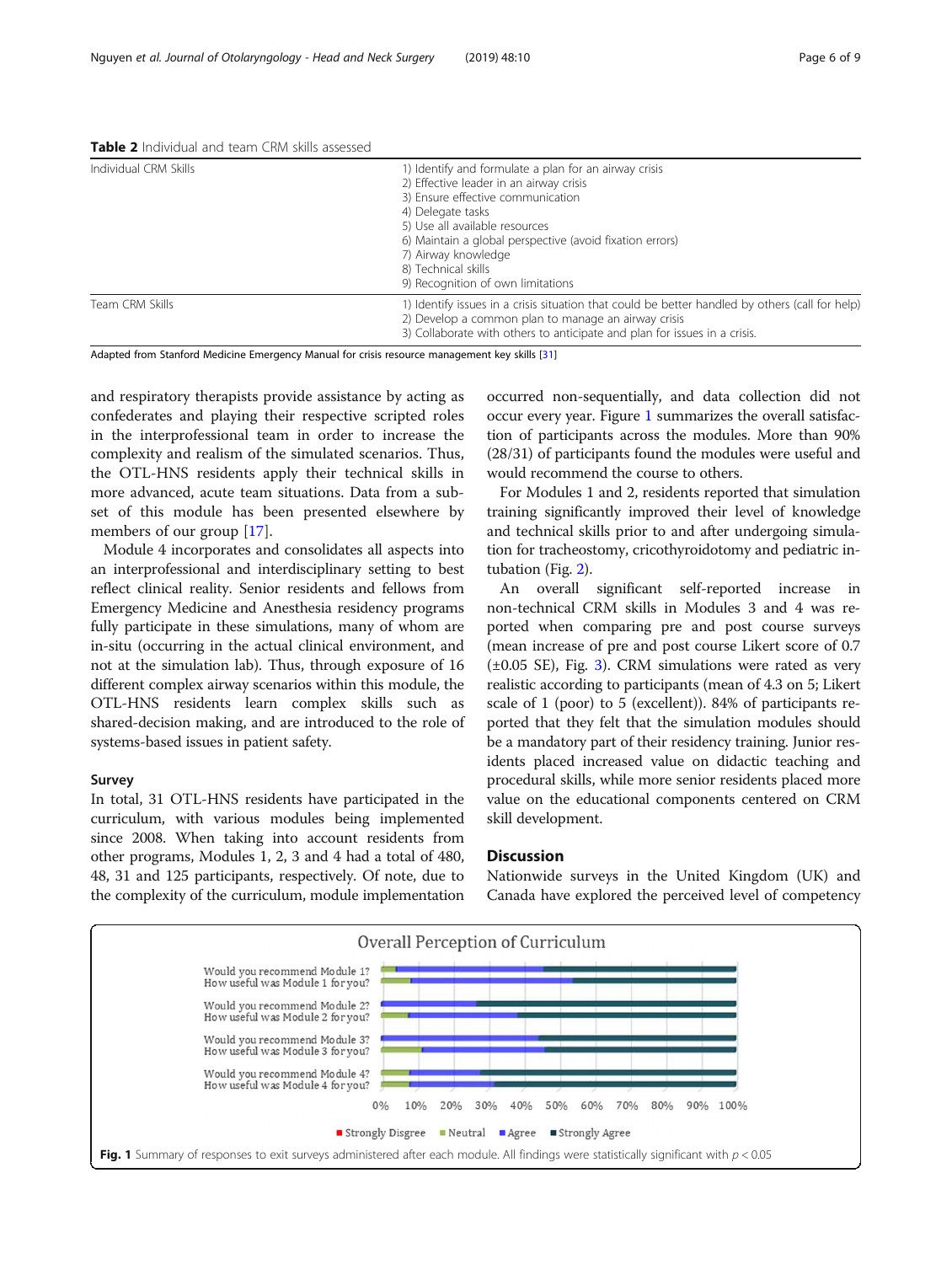<span id="page-6-0"></span>

in management of airway emergencies amongst OTL-HNS residents [\[17](#page-8-0), [18](#page-8-0)]. Both studies found that despite mandatory advanced cardiac life support training, nearly half of all OTL-HNS residents lack confidence in their airway skills [\[17,](#page-8-0) [18\]](#page-8-0). In Canada, residents report mean comfort levels of 2.8 (on a 5-point Likert scale) for pediatric airway management, corresponding at best to the anchor of "neutral" [\[18\]](#page-8-0). Barriers to learning difficult airway management include infrequent training opportunities, early staff intervention, and societal pressures for increased patient safety. In an attempt to remedy this training gap, we developed a four-module, simulation-based curriculum for pediatric airway crisis management designed specifically for OTL-HNS residents and integrated longitudinally in our training program. This is the first study, to our knowledge, that describes a longitudinal airway curriculum for OTL-HNS residents purposefully grounded in educational principles and best practices. A high overall satisfaction from participants and evidence of knowledge transfer in technical and non-technical CRM skills was achieved.

The reported simulation-based curriculum proposes a graduated approach to training of OTL-HNS residents in adult and pediatric airway crisis. Each educational

module has a unique and stage-appropriate set of specifically defined objectives, and attainment of these objectives is a prerequisite for participation in subsequent modules. This essential feature of the curriculum design allows for core concepts to build upon the foundations from the previous modules, using increasingly participatory instructional strategies, and facilitates incorporating increasing complexity across simulated scenarios and curricular components.

Moreover, our curriculum design appears to be well accepted and appreciated by the residents. Far from a static product, this curriculum is a dynamic educational process, and we engage on continual educational quality improvement based on instructor debriefings, participant feedback, and close monitoring of literature reporting on educational and airway management best-practices. As a specific example, Module 1 was adapted to target multiple medical disciplines after comments about generalizing the material to other trainees was voiced. CRM modules included non-medical staff such as nurses and respiratory therapists after feedback from residents. Survey responses from residents continue to be collected across the different modules to guide module changes. The survey results

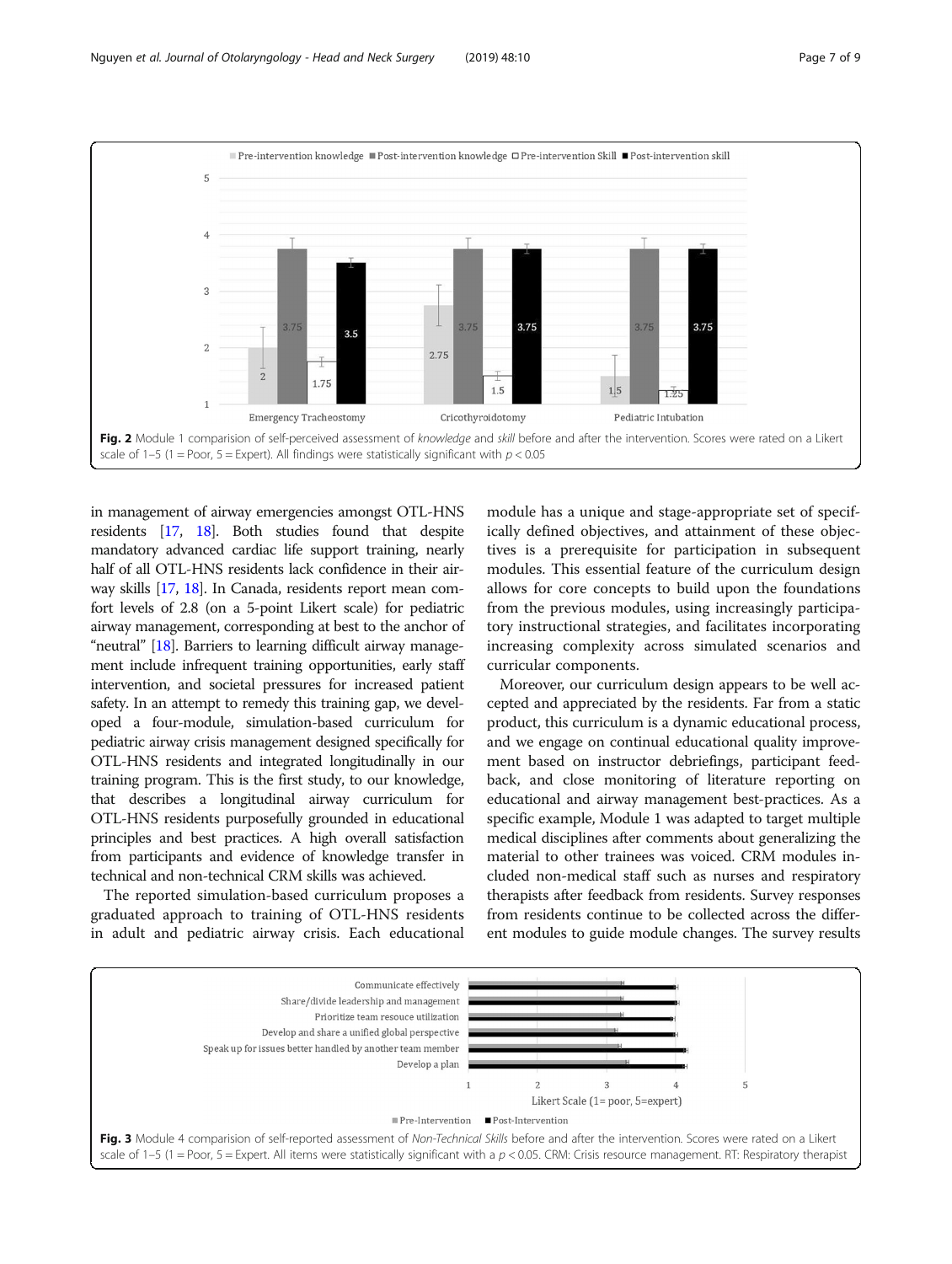support a Kirkpatrick level 1, with residents showing great satisfaction in the modules. Results from the advanced pediatric course (Module 3) have shown evidence of learning and retention, corresponding to a Kirkpatrick level 2 [[17](#page-8-0)]. Further, some work has documented a positive relationship between resident self-assessment surveys and resident performance during simulated resuscitations [[19](#page-8-0), [20](#page-8-0)]. In addition, the airway curriculum addresses many of the Entrusted Professional Activities (EPAs) required by the Competence-Based Medical Education (CBME) framework put forth by the Royal College of Physicians and Surgeons of Canada. Although designed prior to the recent introduction of CBME, the airway curriculum covers (either partially or in full) over six EPAs found throughout the course of residency. Examples include Foundation EPA 1 ("providing initial clinical assessment, investigation and development of a management plan for patients with acute upper airway obstruction"), and Core EPA 5 ("providing emergency surgical management for patients with acute airway problems").

With growing evidence supporting the value of simulation-based training in improving technical skills, it is becoming a mainstay of surgical training. In their recent review, Zendelas et al. found that simulation, when compared to traditional instructional strategies, resulted in reduced surgical time and higher performance ratings for laparoscopic surgery [[21](#page-8-0)]. More importantly, simulation-based education has translated into improved patient outcomes in multiple clinical settings including technical skills and crisis situations [\[22](#page-8-0)]. Simulation-based airway courses in OTL-HNS have been described by various authors [\[8](#page-8-0), [10](#page-8-0), [23](#page-8-0)–[25](#page-8-0)]. However, these programs focus more on individual knowledge and technical skills, and may inadequately address the non-technical skills needed for individuals working together to quickly, collaboratively, and competently manage a crisis. Our findings suggest that junior residents placed relatively higher value on didactic teaching and hands-on procedural skills stations, suggesting the need to fill the more basic knowledge and technical skill gaps outside of high-fidelity simulation scenarios. In contrast, senior residents reported valuing the more complex crisis simulation scenarios focusing more on the non-technical CRM skills of communication, leadership and team training; reinforcing the need for stage- and task-appropriate educational objectives, instructional approaches, and a longitudinal structured curriculum.

Crisis resource management, focuses on non-technical skills necessary for effective team process; including skills such as leadership, role allocation, decision-making and situational awareness [\[26](#page-8-0)]. Indeed, poor CRM skills have been found to account for 70–80% of medical errors in crisis situations [[19](#page-8-0), [27](#page-8-0)–[30](#page-8-0)]. Airway courses by Zirkle et al. [[8\]](#page-8-0) and specifically by Volk et al. [[9\]](#page-8-0) have brought CRM to the forefront of the OTL-HNS literature. However, to date, there is no study that has described an airway curriculum where OTL-HNS residents progress from one module to another in a structured stage-appropriate fashion upon completion of predetermined milestones.

Our study has several limitations. We did not compare our curriculum to a control group where residents underwent traditional non-simulation teaching methods, as we felt that denying resident participation would have a detrimental effect on learning and performance. Finally, we are unable to comment on the generalizability of our educational curriculum beyond our institution, although modules with similar educational objectives and instructional approaches are currently being implemented at other university centers. Module 2 underwent a hiatus as the lead instructor was unable to run the entirety of the modules at all times. The ideal curriculum would have all four modules concurrently to address all levels of OTL-HNS residents. Lastly, an over-encompassing evaluation does not exist at this point to evaluate the entirety of the curriculum.

## Conclusion

A simulation-based curriculum can be an effective method to teach airway crisis management and teamwork skills to OTL-HNS residents in a purposeful, stage-appropriate approach. Residents rated the modules within the curriculum as a positive learning experience and reported improvements in knowledge, technical and non-technical skills.

#### Acknowledgements

We are indebted to the numerous faculty from various disciplines of OTL-HNS (Drs John Manoukian, Annie Lapointe, Murad Hussein, Sam Daniel), Anesthesia (particularly Drs Angelina Guzzo and Frank Ramadori), and Pediatric Emergency Medicine, and from professions of nursing and respiratory medicine, who were involved in the various stages of curriculum. In addition, we would like to thank Julie Maniattis, Dr. Carol Nhan, Dr. Emily Kay-Rivest, Dr. Sarah Bouhabel and Dr. Peter Nugus for their contributions. We would also like to acknowledge the contributions of the hundreds of residents who took participated in the modules. And lastly, acknowledge to the staff of the Arnold and Blema Steinberg Simulation Centre for facilitating this project.

#### Funding

No sources of funding.

#### Availability of data and materials

Data and material is available for review.

#### Authors' contributions

LHPN, IB, RF, MM and MY contributed to the research design, collection of data, analysis and writing of the manuscript. All authors read and approved the final manuscript.

#### Ethics approval and consent to participate

Ethics approval and consent to participate was obtained by the McGill University Health Centre Review Board.

#### Consent for publication

Consent for publication was obtained within the general consent forms.